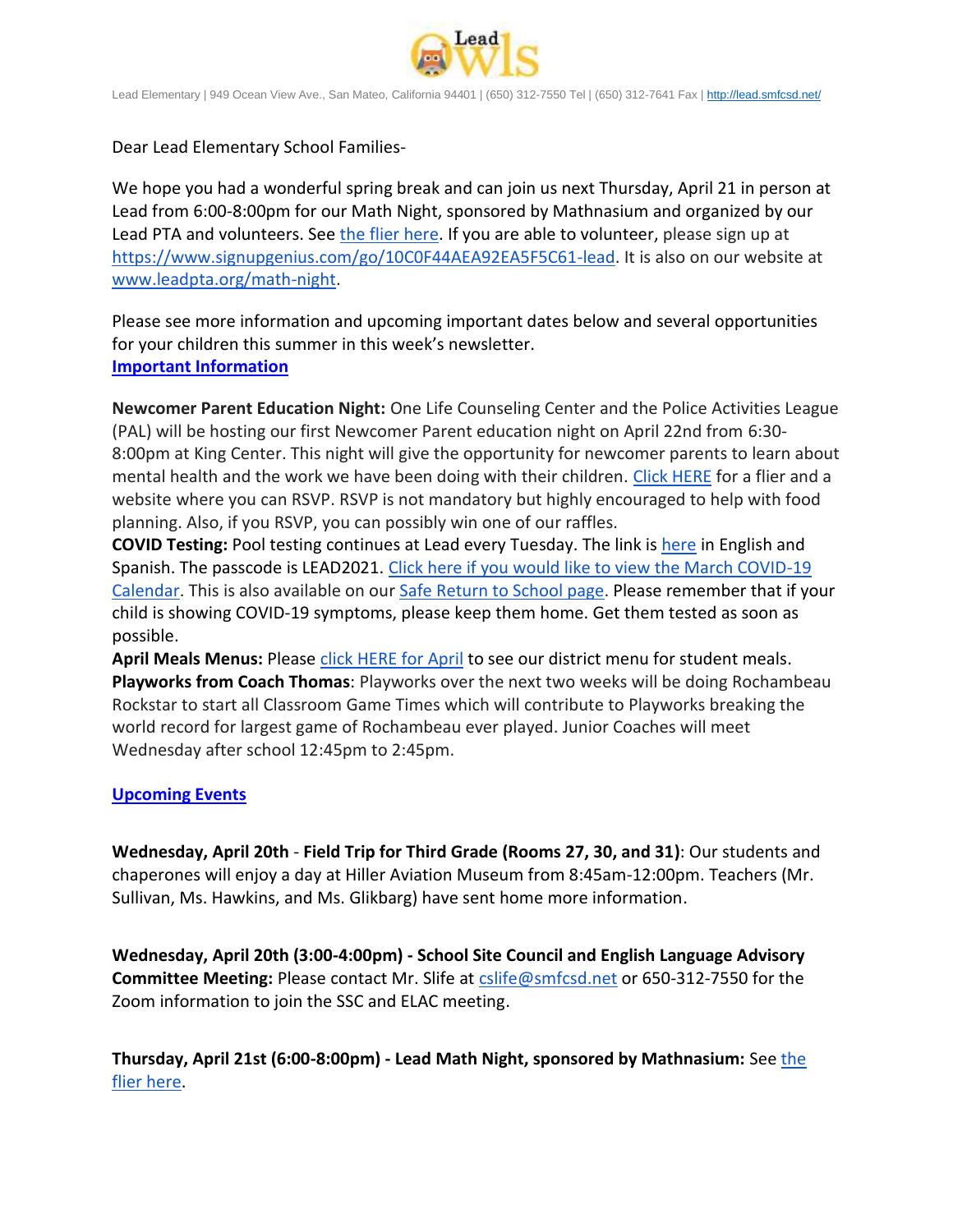

Lead Elementary | 949 Ocean View Ave., San Mateo, California 94401 | (650) 312-7550 Tel | (650) 312-7641 Fax [| http://lead.smfcsd.net/](http://lead.smfcsd.net/)

**Friday, April 22nd (6:30-8:00pm) - Newcomer Parent Education Night at King Center:** This night will give the opportunity for newcomer parents to learn about mental health and the work we have been doing with their children. [Click HERE](https://drive.google.com/file/d/1mlx9RF4V8cO9V9p-bSU89XQvuxcIFgK1/view?usp=sharing) for a flier and a website where you can RSVP.

## **For Your Consideration**

**Online Workshops for families with Foster Youth, (All parents/families/staff are welcome to attend!):** Please [click HERE for English](https://drive.google.com/file/d/1mezmxHNnUUYKZnDvVn7II09Lk6TkMYQR/view?usp=sharing) and [HERE for Spanish.](https://drive.google.com/file/d/1_mIsb-wQPwAKZ2S88PAFI7pOP2dgt_zu/view?usp=sharing)

Parent Education, Groups, and Resources: Please [click HERE.](https://docs.google.com/document/d/19LAZoiJLgzgU5ul-CqrkeLD7rb-e4hj023lwd2lcKks/edit?usp=sharing)

**Warriors Basketball Summer Camp 2022:** Please [click HERE.](https://drive.google.com/file/d/17nYJ4p6Mln8f6jG62xg9g7rUCPfJ8-rq/view?usp=sharing)

Youth Tennis Dream Summer Camp: Please [click HERE.](https://drive.google.com/file/d/1OZqWC2Q9TwEuUr0NG8wRNQD0n4BnyzVN/view?usp=sharing)

**San Francisco Boys Chorus - San Mateo Auditions:** Please [click HERE.](https://drive.google.com/file/d/15pGUd1_N6d8FLKp8NJIl_rxEmf7CwHfQ/view?usp=sharing)

Legarza Basketball Summer Camp: Please [click HERE.](https://drive.google.com/file/d/1hHogd2gaT6afJG2dndXOuIfIqVDxjRK5/view?usp=sharing)

**Ragazzi Boys Chorus SpringFest: Please [click HERE.](https://drive.google.com/file/d/1_zUA5CuRVqB_8kqeqzkBxDbh8fxD4Xmw/view?usp=sharing)** 

**Peninsula Chinese Business Association Drawing Contest 2022: Please [click HERE.](https://drive.google.com/file/d/18s8IDlxl-DPRUThwHLkpwHq364Uq4I6K/view?usp=sharing)** 

**Food Resources in San Mateo:** Please [click HERE.](https://drive.google.com/file/d/1mtpojdbgajksxnvTGi7Tg1Zi4V5kUkYI/view?usp=sharing)

**School Website:** Please visit our school website at [lead.smfcsd.net](https://lead.smfcsd.net/) for more updates and past [Principal Weekly Newsletters.](https://lead.smfcsd.net/about-lead/weekly-newsletter.html)

Respectfully, Mr. Chad Slife

**Chad Slife, Principal** - [cslife@smfcsd.net](mailto:cslife@smfcsd.net) Lead Elementary School 949 Ocean View Ave, San Mateo, CA 94401 Phone: (650) 312-7550 | <http://lead.smfcsd.net/>